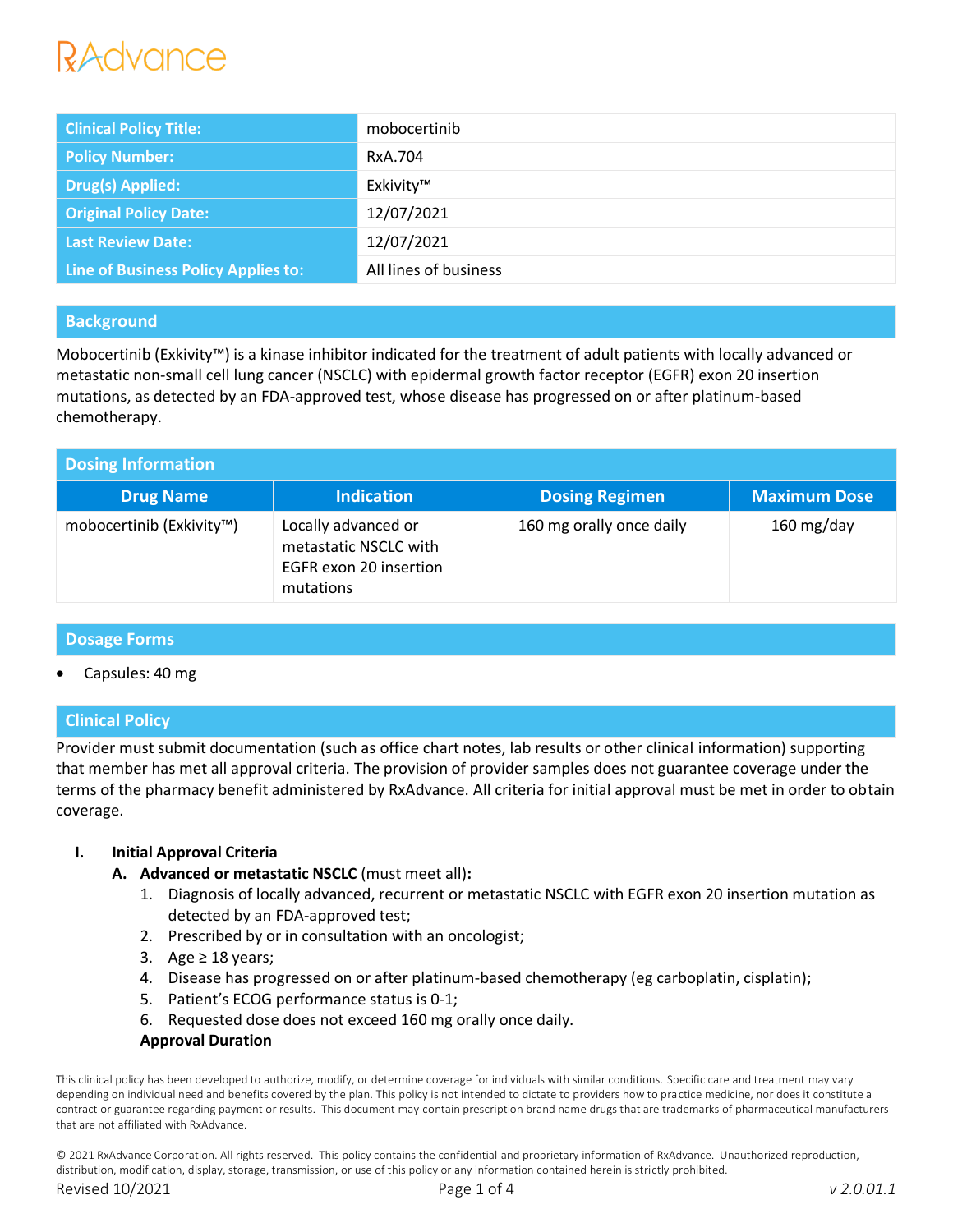

**Commercial:** 6 months **Medicaid:** 6 months

### **II. Continued Therapy Approval**

### **A. All indication in section I (must meet all):**

- 1. Member is currently receiving medication that has been authorized by RxAdvance or the member has met initial approval criteria listed in this policy;
- 2. Member is responding positively to therapy;
- 3. If request is for a dose increase, request meets one of the following (a or b):\*
	- a. New dose does not exceed 160 mg orally once daily;
	- b. New dose is supported by practice guidelines or peer-reviewed literature for the relevant off-label use (prescriber must submit supporting evidence).

\*Prescribed regimen must be FDA-approved or recommended by NCCN.

# **Approval Duration**

**Commercial:** 6 months **Medicaid:** 6 months

# **III. Appendices**

#### **APPENDIX A: Abbreviation/Acronym Key**

NSCLC: non-small cell lung cancer EGFR: epidermal growth factor receptor FDA: Food and Drug Administration NCCN: National Comprehensive Cancer Network ECOG: Eastern Oncology Cooperative Group

### **APPENDIX B: Therapeutic Alternatives**

Below are suggested therapeutic alternatives based on clinical guidance. Please check drug formulary for preferred agents and utilization management requirements.

| <b>Drug Name</b>                 | <b>Dosing Regimen</b>                                                                                               | <b>Dose Limit/ Maximum Dose</b>                                                                             |
|----------------------------------|---------------------------------------------------------------------------------------------------------------------|-------------------------------------------------------------------------------------------------------------|
| Rybrevant™                       | Body Weight:<br>Less than 80 kg-1050 mg intravenously.<br>Greater than or equal to 80 kg: 1400 mg<br>intravenously. | Weight of less than 80 kg: 1,050 mg<br>intravenously.<br>Weight of 80 kg or more: 1,400 mg<br>intravenously |
| Tarceva <sup>®</sup> (erlotinib) |                                                                                                                     |                                                                                                             |
| $Iressa^{\circledR}$             |                                                                                                                     |                                                                                                             |
| Gilotrif <sup>®</sup>            |                                                                                                                     |                                                                                                             |
| Tagrisso <sup>®</sup>            |                                                                                                                     |                                                                                                             |
| Vizimpro                         |                                                                                                                     |                                                                                                             |

Therapeutic alternatives are listed as generic (Brand name®) when the drug is available by both generic and brand, Brand name® when the drug is available by brand only and generic name when the drug is available by generic only.

### **APPENDIX C: Contraindications/Boxed Warnings**

- Contraindication(s):
	- o None reported.

© 2021 RxAdvance Corporation. All rights reserved. This policy contains the confidential and proprietary information of RxAdvance. Unauthorized reproduction, distribution, modification, display, storage, transmission, or use of this policy or any information contained herein is strictly prohibited. Revised 10/2021 Page 2 of 4 *v 2.0.01.1*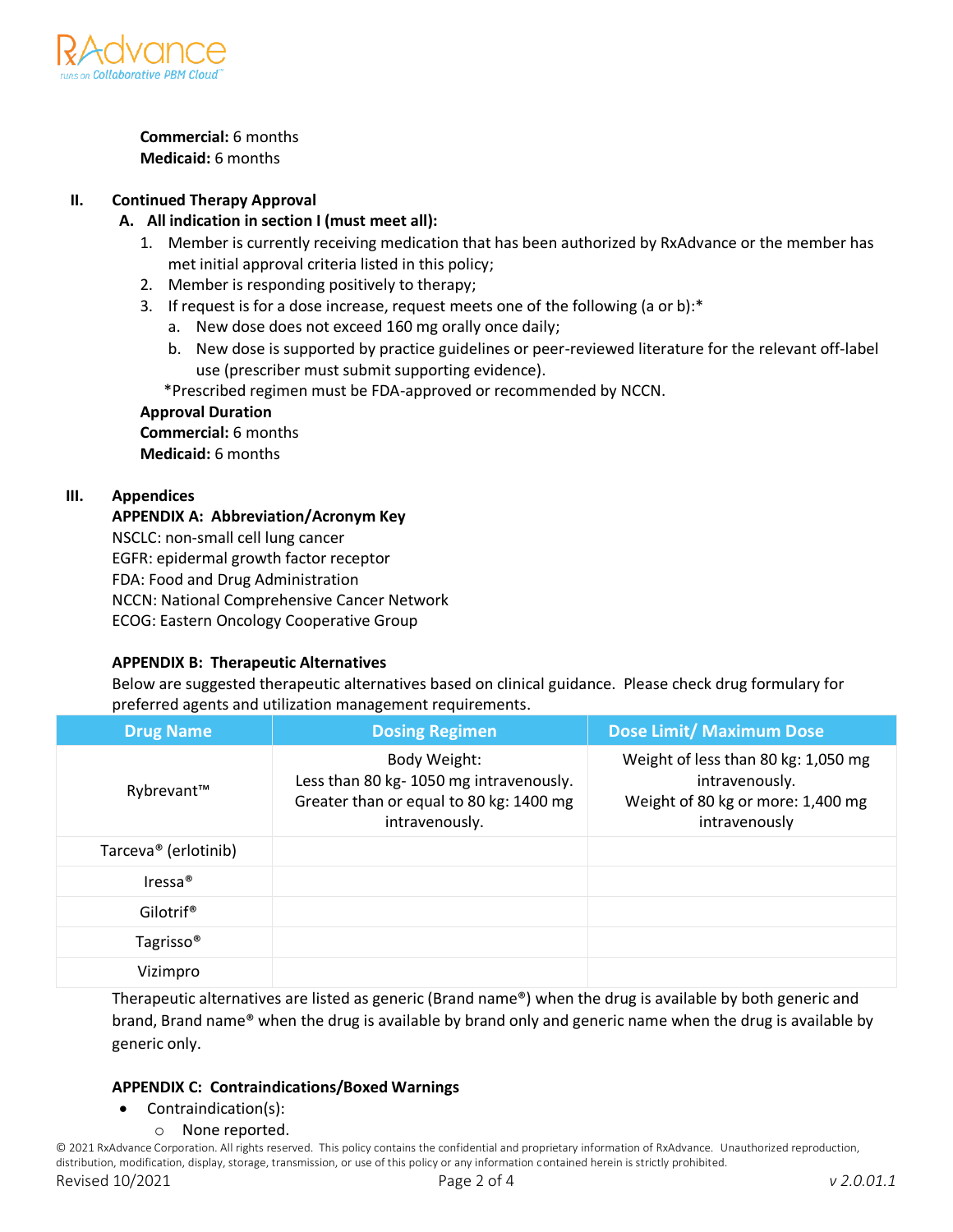

- Boxed Warning(s):
	- o QTc prolongation and Torsades de pointes.

### **APPENDIX D: General Information**

- 1. Patients in the clinical study were screened for abnormal QT. All patients were required to have a normal QT on an echocardiogram (ECG), which was defined as QT interval corrected (Fridericia) (QTcF) of ≤450 milliseconds (ms) in males or ≤470 ms in females.
- 2. Patients with a history of interstitial lung disease, drug-related pneumonitis, or radiation pneumonitis that required steroid treatment; significant, uncontrolled, active cardiovascular disease; or prolonged QTc interval were excluded from enrollment in this trial.
- 3. Interstitial Lung Disease (ILD)/Pneumonitis: Monitor patients for new or worsening pulmonary symptoms indicative of ILD/pneumonitis. Immediately withhold Exkivity™ in patients with suspected ILD /pneumonitis and permanently discontinue Exkivity™ if ILD/pneumonitis is confirmed.
- 4. Cardiac Toxicity: Monitor cardiac function, including left ventricular ejection fraction, at baseline and during treatment. Withhold, resume at reduced dose or permanently discontinue based on severity.
- 5. Diarrhea: Diarrhea may lead to dehydration or electrolyte imbalance, with or without renal impairment. Monitor electrolytes and advise patients to start an antidiarrheal agent at first episode of diarrhea and to increase fluid and electrolyte intake. Withhold, reduce the dose, or permanently discontinue Exkivity™ based on the severity.

6. Embryo-Fetal Toxicity: Can cause fetal harm. Advise females of reproductive potential of the potential risk to

| Grade | <b>ECOG Performance Status</b>                                                                                                                              |
|-------|-------------------------------------------------------------------------------------------------------------------------------------------------------------|
| 0     | Fully active, able to carry on all pre-disease performance without restriction                                                                              |
| 1     | Restricted in physically strenuous activity but ambulatory and able to carry out work of<br>a light or sedentary nature, e.g., light housework, office work |
| 2     | Ambulatory and capable of all selfcare but unable to carry out any work activities; up<br>and about more than 50% of waking hours                           |
| 3     | Capable of only limited selfcare; confined to bed or chair more than 50% of waking<br>hours                                                                 |
| 4     | Completely disabled; cannot carry on any selfcare; totally confined to bed or chair                                                                         |
| 5     | Dead                                                                                                                                                        |

ECOG Performance Status Index:

a fetus and to use effective non-hormonal contraception.

### **References**

- 1. Exkivity™ prescribing information. Lexington, MA: Takeda Pharmaceuticals America, Inc: September 2021. Available at: https://www.accessdata.fda.gov/drugsatfda\_docs/label/2021/215310s000lbl.pdf. Accessed October 6, 2021.
- 2. Clinical Pharmacology [database online] powered by Clinical Key. Tampa, FL: Elsevier, 2020. Available at: https://www.clinicalkey.com. Accessed October 6, 2021.
- 3. IPD Analytics Rx Insights\_New Drug Approval Review\_ Trudhesa™ \_09 2021. Accessed with subscription at: [https://secure.ipdanalytics.com/User/Pharma/RxStrategy/Search?q=Exkivity.](https://secure.ipdanalytics.com/User/Pharma/RxStrategy/Search?q=Exkivity) Accessed October 6, 2021.